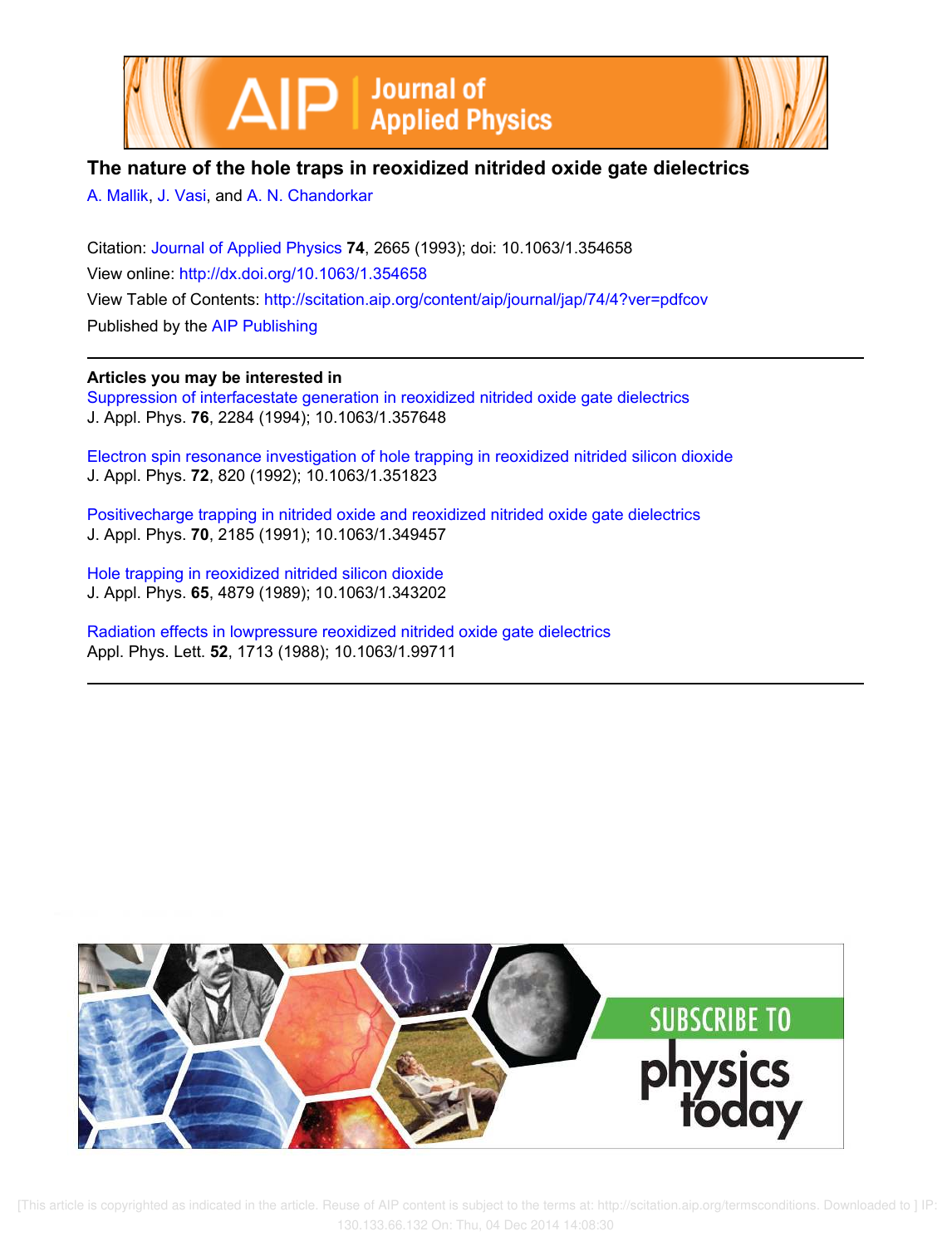## The nature of the hole traps in reoxidized nitrided oxide gate dielectrics

A. Mallik, J. Vasi, and A. N. Chandorkar

Department of Electrical Engineering, Indian Institute of Technology, Bombay 400 076, India

(Received 16 December 1992; accepted for publication 7 May 1993)

To find out the nature of hole traps in reoxidized nitrided oxide (RNO), a series of field and thermal detrapping experiments were performed following irradiation. It has been found that not only are the hole traps in RNO located near the gate-SiO<sub>2</sub> interface instead of near the  $Si-SiO<sub>2</sub>$  interface as in conventional dry oxides, but that the energy distribution of these traps is also quite different from that in conventional oxides. This indicates that the origin of the traps in RN0 is different from that normally found in conventional oxides.

## INTRODUCTION

In the last several years, nitrided oxides (NO) and reoxidized nitrided oxides (RNO) have evinced a lot of interest because of higher dielectric strength, improved barrier against diffusion of impurities and contaminants, improved resistance under electrical stress, and improved radiation resistance as compared to conventional oxides. $1-21$  Though the presence of a large number of electron traps in NO limits its application,  $2\overline{1}, 22$  these traps are significantly reduced in RN0 making it attractive for very large scale integration (VLSI) as well as for space applications.

Though there have been numerous publications over the last few years to demonstrate the improved radiation performance of RN0 as compared to conventional (dry) oxides, very little effort has been made to find out why RN0 behaves differently. Biased irradiation experiments and etch-off experiments<sup>20</sup> suggest that the location of the hole traps in RN0 is near the gate-SiO, interface instead of near the  $Si-SiO<sub>2</sub>$  interface as in conventional oxides. Based on the field detrapping experiments following irradiation, Dunn et  $al$ <sup>19</sup> speculated that the nature of the dominant hole traps in RNO is different from the hole traps normally found in conventional oxides. In this paper we report an investigation of the nature of the hole traps in RN0 by performing a series of field and thermal detrapping experiments following irradiation. We observed that not only are the hole traps located near the gate-SiO<sub>2</sub> interface in RNO, but also that the activation energy distribution of these hole traps is different from that in conventional oxides. Our finding is consistent with recent electron spin resonance study of the defects in  $RNO^{23,24}$  which report that the dominant hole traps in RNO is not the well-known  $E'$ center as in conventional oxides.

## EXPERIMENTAL

The metal-oxide-semiconductor (MOS) capacitors used for this study were fabricated on 0.8–1.2  $\Omega$  cm borondoped ( 100) silicon wafers. For the RN0 devices, initial oxidation was done at 1000 "C in pure oxygen followed by nitridation at 1050 "C in ammonia for 20 min followed by reoxidation at 1050 °C for 75 min in pure oxygen followed by post-reoxidation annealing for 25 min at the reoxidation temperature. This was the optimum processing condition with respect to radiation performance.<sup>25</sup> Oxidation for control (dry) oxide devices was done at 1000 "C in pure oxygen followed by post-oxidation annealing in nitrogen for 25 min at the same temperature. The thickness of the oxide was 36 nm in both cases. Aluminum was deposited by e-beam evaporation through a metal mask defining the gate electrodes. Finally, all the devices received a forming gas anneal at 450 "C for 30 min.

High-frequency  $CV$  was used to characterize the MOS capacitors before and after irradiation and after various field/thermal annealing cycles following irradiation. Irradiation was performed using a  ${}^{60}Co$  gamma-ray source with a dose rate of 300 krad (Si)/hour. All detrapping experiments were performed following irradiation of 1 Mrad (Si) of radiation dose.

#### RESULTS AND DISCUSSIONS

The pre-irradiation values of midgap voltage  $(V_{mg})$ were  $-0.33$  and  $-1.02$  V for control oxide devices and RN0 devices, respectively. The RN0 devices are known to have more fixed oxide charge than conventional oxide devices which results in less initial  $V_{mg}$  for RNO devices.

The devices were irradiated without bias up to a dose of 1 Mrad (Si). The shifts in  $V_{mg}$  for 1 Mrad (Si) radiation dose were  $-0.49$  and  $-1.06$  V, respectively, for the RNO and control oxide devices. Soon after the irradiation, the devices were kept at zero bias for 1 h at room temperature. Then one set of devices was subjected to progressively higher positive gate bias starting from 4 V with a step of 4 V. Another set of devices was subjected to progressively higher negative gate bias starting from  $-4$  V with a step of  $-4$  V. At each bias condition, the devices were kept for 1 h. After each bias, the change in  $V_{mg}$  was monitored. The unannealed fraction  $N$ , which is a measure of annealing of the radiation damage, is defined as

$$
N = \frac{\Delta V_{\text{mg}}(t)}{\Delta V_{\text{mg}}(0)},\tag{1}
$$

where  $\Delta V_{mg}(0)$  is the radiation-induced midgap-voltage shift and  $\Delta V_{mg}(t)$  is the midgap-voltage shift after any annealing cycle following irradiation, both measured with respect to the pre-irradiation value of midgap voltage on the same device. Figure 1 shows the plot of unannealed fraction as a function of gate bias for the RN0 as well as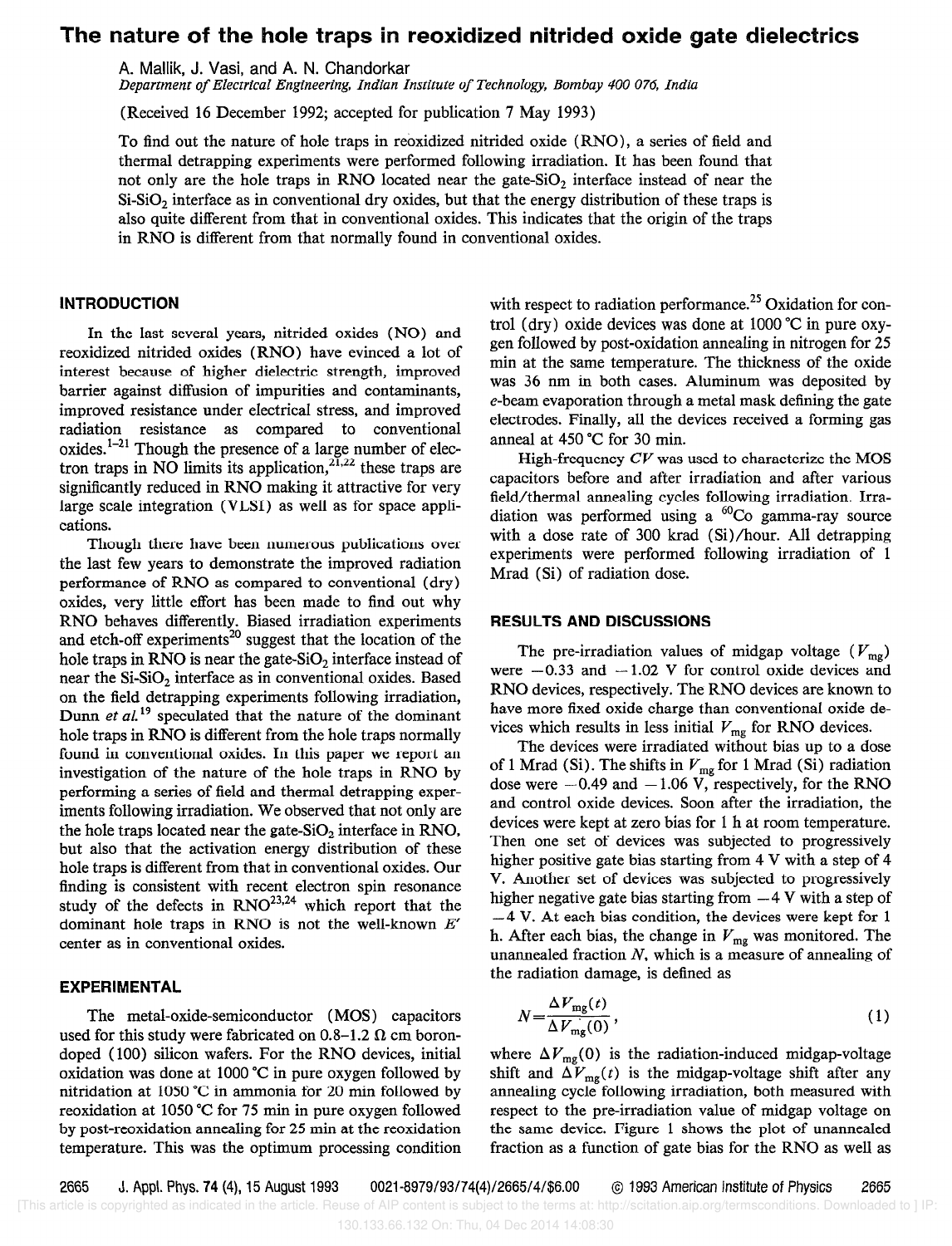

FIG. 1. Field detrapping of the radiation-induced trapped charges in control oxide as well as RN0 devices at different gate bias conditions.

control oxide devices. As seen from the Fig. 1, for the control oxide devices, the detrapping is only a few percent when negative bias is applied to the gate. With positive bias at the gate, detrapping is somewhat more. The positive bias condition at the gate for the control oxide devices also resulted in skewing in the CV curve indicating interfacestate generation as expected. On the other hand, for RN0 devices with positive bias at the gate, no detrapping is observed and there was no skewing in the  $CV$  curve. But large negative bias at the gate results in complete detrapping of the trapped charges. This result indicates that the hole traps in RNO are located close to the gate-SiO<sub>2</sub> interface instead of near the  $Si-SiO<sub>2</sub>$  as found in conventional oxides consistent with the earlier observations.  $^{19,20}$ 

To find out the detrapping mechanism, the field detrapping experiment was repeated for the RN0 devices with constant negative bias applied at the gate. The detrapping of the trapped charges was monitored as a function of time. After irradiation,  $-6$  V was applied to the gate and  $V_{mg}$  was measured as a function of time. After 29 h the gate bias was increased to  $-10$  V and after another 30 h



FIG. 2. Field detrapping of the radiation-induced trapped charges in RN0 devices as a function of time.

2666 J. Appl. Phys., Vol. 74, No. 4, 15 August 1993



FIG. 3. Field detrapping of the radiation-induced trapped charges in RN0 devices.

the bias was increased to  $-15$  V. As evident in Fig. 2, the unarmealed fraction has a tendency to saturate at a particular level at sufficiently long time. The level is different for different gate bias and at a large bias like  $-15$  V, all the trapped charges are detrapped within 2 h. In Fig. 3, the unannealed fraction is plotted against  $ln(t)$  for the  $-6$  V gate bias condition, resulting in a straight line. This indicates that the mechanism of detrapping is tunneling.<sup>26</sup> Increasing the negative bias lowers the trapezoidal tunneling barrier and therefore we see a reduction in the unannealed fraction.

Figure 4 shows the result of an isothermal detrapping experiment following irradiation for RN0 as well as control oxide devices. The detrapping was done at 200 "C without bias. The unannealed fraction was monitored as a function of time. As evident from the figure, the RN0 devices show a different annealing behavior indicating different activation energy related to the annealing process.

Figure 5 shows the result of isochronal detrapping following irradiation for both RN0 and control oxide de-



FIG. 4. Isothermal detrapping of the radiation-induced trapped charges in control oxide as well as RN0 devices.

Mallik, Vasi, and Chandorkar 2666

 [This article is copyrighted as indicated in the article. Reuse of AIP content is subject to the terms at: http://scitation.aip.org/termsconditions. Downloaded to ] IP: 130.133.66.132 On: Thu, 04 Dec 2014 14:08:30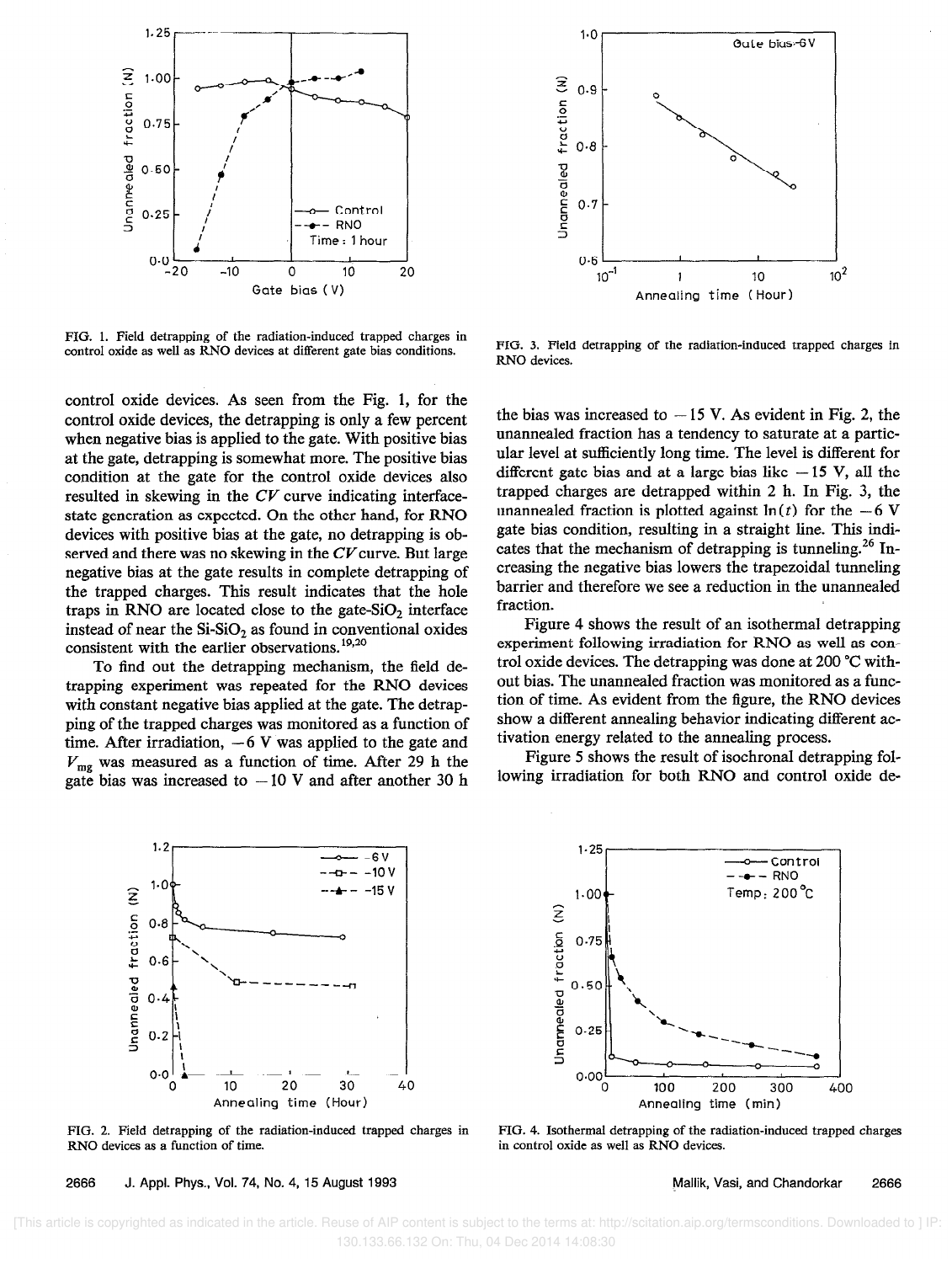

FIG. 5. Isochronal detrapping of the radiation-induced trapped charges in control oxide as well as RN0 devices.

vices. After irradiation, the devices were subjected to progressively higher temperature starting from room temperature to 315 "C without bias. At each temperature, the devices were kept for 10 min before HFCV measurement. The greatest change in unannealed fraction, as seen in Fig, 5, takes place between 150 and 250 "C for RN0 devices against between 50 and 225 "C for control oxide devices.

It is also seen in Fig. 5 that almost all the trapped holes get detrapped at and above 250 "C. RN0 is known to have more electron traps than conventional oxides. In another investigation we have studied the isochronal annealing behavior of the trapped electrons (the electron traps were filled by avalanche injection of electrons) in RNO and found that the unannealed fraction for the trapped electrons is appreciable at 250 "C when almost all the trapped holes get detrapped. During irradiation, because of the higher density of electron traps in RNO, electron trapping does occur in RNO, though it is only about 20% of the hole trapping.<sup>27</sup> As a result, we see that for the RNO devices the unannealed fraction becomes negative, passes through a valley and then comes back to zero as the electron traps also get detrapped at higher temperatures.

Following the derivation of Refs. 28 and 29, the isochronal detrapping data of Fig. 5 have been analyzed for activation energies of the annealing process assuming a first-order reaction kinetics:

$$
\frac{dn}{dt} = -Kn,\tag{2}
$$

where  $n$  is the density which undergoes the annealing process,  $t$  is the annealing time, and  $K$  is the rate constant which is related to temperature through Arrhenius relation:

$$
K = A \exp[-\epsilon/\tau(t)], \qquad (3)
$$

where  $\tau$  is the product of Boltzmann constant and temper-<br>ature and can be a function of time in general,  $\epsilon$  is the



FIG. 6. Activation energy distribution of annealing of the radiationinduced trapped charges in control oxide as well as RN0 devices.

Substituting Eq. (3) in (2) and integrating we get

$$
n(t) = n_0 \exp\bigg(-A \int_0^t \exp[-\epsilon/\tau(t')] dt'\bigg). \tag{4}
$$

For a distribution of energies, Eq. (4) can be written as

$$
N(t) = \int_0^\infty n(\epsilon) d\epsilon
$$
  
= 
$$
\int_0^\infty n_0(\epsilon) \exp\left(-A \int_0^t \exp[-\epsilon/\tau(t')] dt'\right) d\epsilon, (5)
$$

where  $n_0(\epsilon)$  is the initial energy distribution.

If Eq. (5) is normalized by letting  $N(t=0) = 1$ , then  $N(t)$  will correspond directly to the unannealed fraction. Using appropriate approximations, it can be shown<sup>28</sup> that the activation energy  $\epsilon$  is given by the transcendental equations:

$$
\frac{\epsilon}{\tau} + \ln\left(\frac{\epsilon}{\tau} + 2\right) = \ln(Ac\tau),\tag{6}
$$

$$
n_0(\epsilon) = -\frac{dN}{d\tau} \frac{1}{\epsilon/\tau + 1},\tag{7}
$$

where  $c$  is the tempering constant and for our experimental condition the value of c was  $2.78 \times 10^5$  s/eV.

Equations (6) and (7) were used to analyze the data of Fig. 5. The value of the frequency factor was taken as  $10^7$  s<sup>-1</sup>. The activation energy distribution is shown in Fig. 6 for both in RN0 as well as control oxide devices. The activation energy distribution function was normalized letting  $N(t=0) = 1$  for the control oxide case. In other words, the area under the curve for the control oxide device would be equal to unity whereas the area under the curve for the RNO device would be equal to  $[\Delta V_{mg}(t=0)]_{RNO}$  $[\Delta V_{mg}(t=0)]_{\text{control}}$ .<br>As we see in Fig. 6, the activation energy for the con-

trol oxide devices is widely distributed over the energy activation energy of the annealing process, and A is the range of 0.57-1.05 eV. In the case of RNO devices, on the frequency factor. contrary, the distribution is sharp and distributed only

## 2667 J. Appl. Phys., Vol.74, No. 4, 15 August 1993

#### Mallik, Vasi, and Chandorkar 2667

 [This article is copyrighted as indicated in the article. Reuse of AIP content is subject to the terms at: http://scitation.aip.org/termsconditions. Downloaded to ] IP: 130.133.66.132 On: Thu, 04 Dec 2014 14:08:30